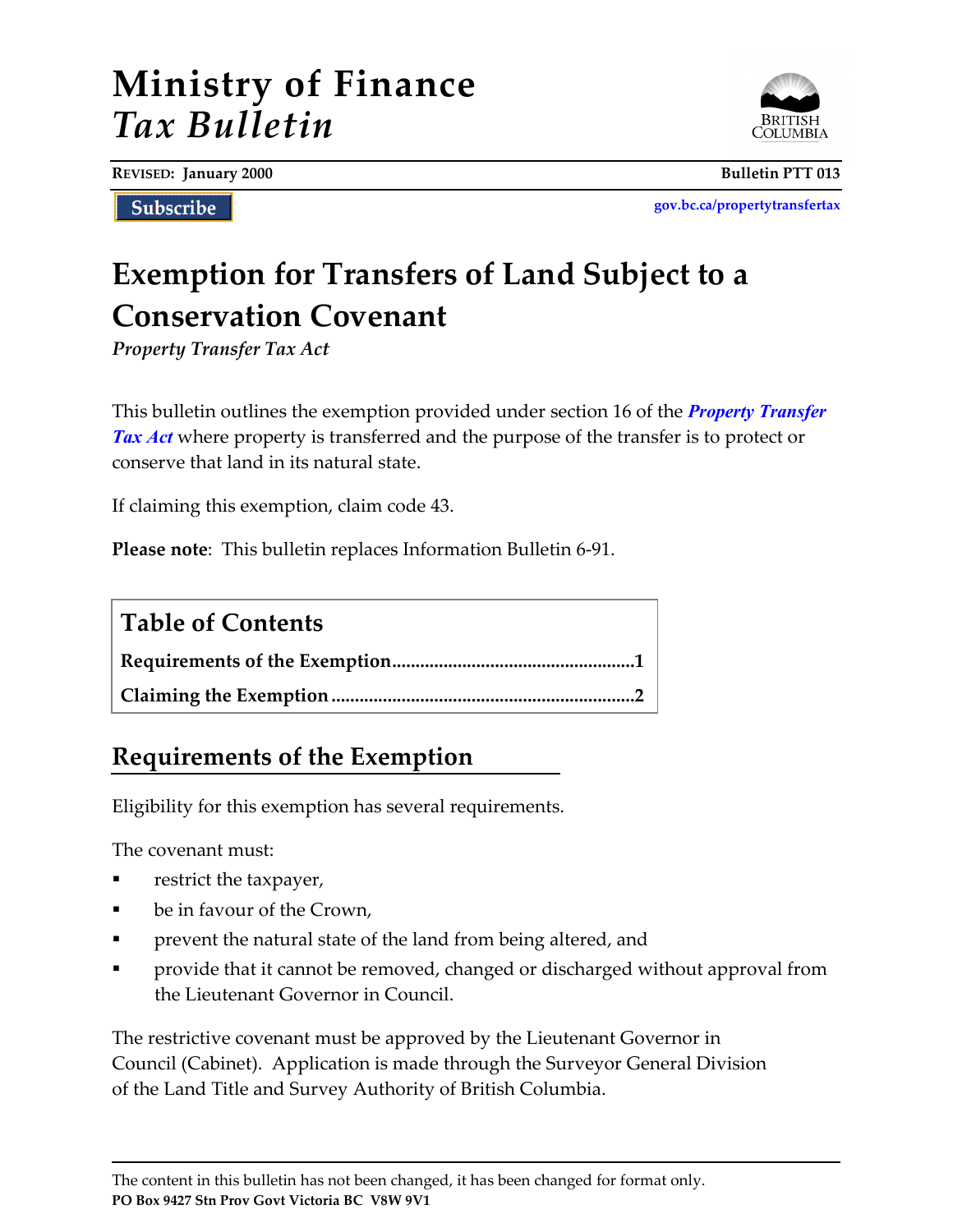The covenant must be registered against the title to the land in the same way a covenant is registered under section 219(1) of the *[Land Title Act](http://www.bclaws.ca/EPLibraries/bclaws_new/document/ID/freeside/96250_00)*.

## **Claiming the Exemption**

#### **Where the Covenant is Registered at the Time the Title is Transferred**

Where the covenant is registered against the title to the property at the time the transfer is filed, the transfer qualifies for the exemption.

#### **When Payment of the Tax may be Deferred**

There are situations where the taxpayer may request that payment of the tax due be deferred because he or she intends to register a conservation covenant against the property. Under section 16(5), where the administrator is satisfied that the taxpayer intends to register the covenant, a certificate may be issued deferring payment of the tax due for up to six months. For the tax to be deferred, the taxpayer must obtain the Administrator's Certificate and attach it to the tax return filed. If, after the six month period, the covenant has not been registered against the title, an assessment will be issued for the full amount of tax due with respect to the transfer.

#### **When the Covenant is Registered AFTER the Title is Registered (Refund)**

Under section 16(6) if, within one year of the transfer being registered, a conservation covenant is registered against the title to the land, the taxpayer may apply within that one year to the administrator for a full refund of the tax paid.

### **Where the Covenant is Discharged AFTER the Exemption has Been Granted**

A conservation covenant registered against the title to property for the purpose of obtaining the exemption provided under section 16, cannot be changed, discharged or removed without the consent of the Lieutenant Governor in Council.

Section 16(8) states that where the covenant is discharged without the necessary consent after an exemption or refund has been granted, a property transfer tax return must be filed. The person who is registered as the owner of the property at the time the covenant was discharged, must pay the property transfer tax that is owed. The amount due is based on the value of the land when it was transferred to this person.

#### **For the Covenant to be Discharged**

A conservation covenant cannot be changed or discharged or removed without the consent of the Lieutenant Governor in Council.